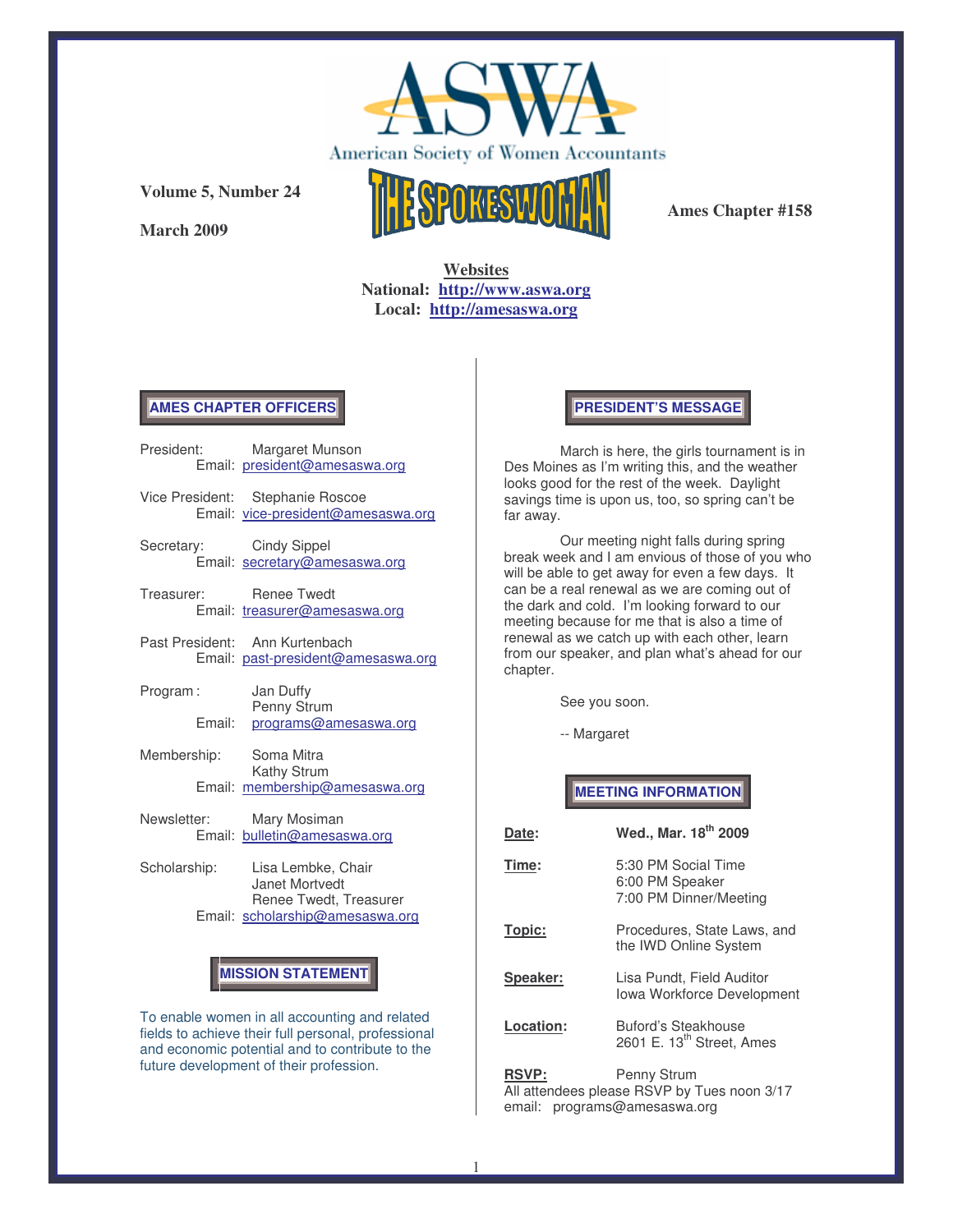

**March 2009**



**Ames Chapter #158**

**Websites National: http://www.aswa.org Local: http://amesaswa.org**



American Society of Women Accountants Ames Chapter #158 March 18, 2008

- 1. Call to Order
- 2. Quorum
- 3. Approval of Minutes
- 4. Treasurer's Report
- 5. Committee Reports
	- a. Membership
	- b. Program
	- c. Bulletin
	- d. Scholarship
	- e. Outreach
	- f. Social event
	- g. Nominating **Committee**
- 6. Old Business
	- a. Gift wrap
	- b. Regional
	- conference
	- c. Standing rules
- 7. New Business
- 8. Announcements
	- a. Next Meeting
	- b. Networking
	- luncheon
- 9. Adjournment

## **FEBRUARY 2009 MINUTES**

American Society of Women Accountants Ames Chapter #158 Membership Meeting February 18, 2009

Call to Order: The February 2009 Membership Meeting of the Ames Chapter #158 was called to order by President Margaret Munson in Ames at 7:17 pm on Wednesday, February 18, 2009. Those in attendance were Margaret Munson, Stephanie Roscoe, Theresa Samson, Cindy Sippel, Brenda O'Neall-Smith, Pat Jenkins, Kate Mulder, Carolyn Bauer, Josie Six, Jan Duffy, Cheryl Carlile and two guests. A quorum was present.

Approval of Minutes: Kate Mulder moved to approve the minutes as printed in the bulletin. Theresa Samson seconded the motion which passed.

Treasurer's Report: There was no Treasurer's report for January.

Committee Reports:

- Membership Committee: Soma Mitra prepared a report of the membership committee which was distributed. This report has been attached to the minutes.
- Program: The program committee is continuing to work on program ideas. Cheryl Carlile has a program idea the she will pass on to Jan Duffy. Cheryl will also check with Jan about getting a copy of the PowerPoint presentation from tonight's meeting.
- Bulletin: Please send all information for the bulletin to Mary Mosiman.

Scholarship: No report.

- Outreach: Nothing new to report. The committee is still working on ideas for a community outreach project.
- Social Event: The most recent event was dinner and the spelling bee play last week.

Old Business:

Gift Wrapping: The final tally from the gift wrapping project was \$1,661.95. The group discussed whether we wanted to continue with the gift wrapping booth next year. We will discuss this more at a later date and also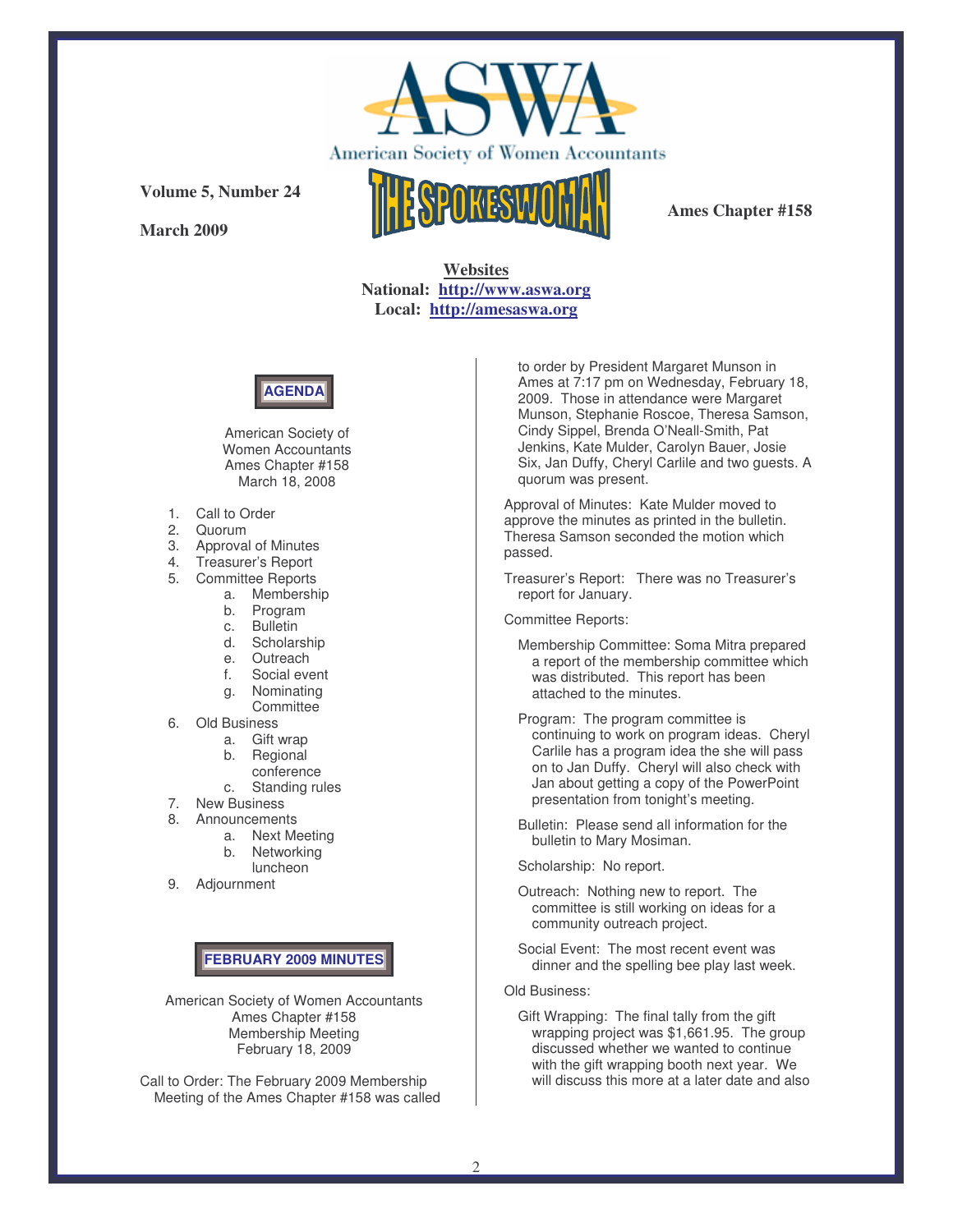

**March 2009**



**Ames Chapter #158**

## **Websites National: http://www.aswa.org Local: http://amesaswa.org**

look at other alternatives for raising money for the scholarship fund.

Regional Conference: The Milwaukee chapter will be hosting the 2010 regional conference. Stephanie Roscoe said that she would be willing to chair the committee if Ames wanted to sponsor a regional conference in 2011. No action was taken at this time but a decision will be made by a majority of either the board or the regular membership at a later date.

New Business:

- By-Laws: Kate Mulder moved and Jan Duffy seconded a motion to expedite the by-laws items. This motion passed. The updated by-laws were discussed. Pat Jenkins moved and Stephanie Roscoe seconded a motion to approve the by-laws as distributed and printed in the bulletin. The motion passed.
- Standing Rules: Kate Mulder and Cindy Sippel will update the standing rules.
- National Conference: The National Conference will be October 19-21 in Las Vegas.

Announcements:

Next meeting: March 18<sup>th</sup>.

Networking Luncheon: Friday, February 27<sup>th</sup> at Dublin Bay. RSVP to Soma

Adjournment: Meeting adjourned at 8:02 pm.

Respectfully submitted,

Cindy Sippel, Secretary

## **UPCOMING MEETINGS**

| 4/22/09 | Buford's Bunkhouse<br>Speaker TBA                                             |
|---------|-------------------------------------------------------------------------------|
| 5/20/09 | Buford's Bunkhouse<br>Speaker: Diane Janvrin, Phd.<br><b>XBRI</b>             |
| 6/17/09 | Legend's Restaurant<br>Speaker: Cyndie Jeffrey, Phd.<br>SEC's Roadmap to IFRS |

#### **NETWORKING LUNCHEONS**

| <b>Date</b> | Location   |
|-------------|------------|
| Tues Mar 31 | Lucullan's |
| Thur Apr 30 | El Azteca  |

Please RSVP to Soma by noon the previous day. 294-9583 or membership@amesaswa.org

# **ANNOUNCEMENTS**

#### **Membership Committee Report Feb. 18,2009**

We have had three well-attended Networking Luncheons so far this year. 1) Wednesday, October 29th, Panera Bread, Number of Attendees  $= 5$ 2) Friday, November L4th, Aunt Maude's, Number of Attendees = 12 3) Friday, January 30th, Old Main Brewing Co., Number of Attendees = 6 Our next networking Luncheon has been scheduled for Friday, February 27th at Dublin Bay. Please RSVP to me by noon the previous day via email to membership@amesaswa.org.